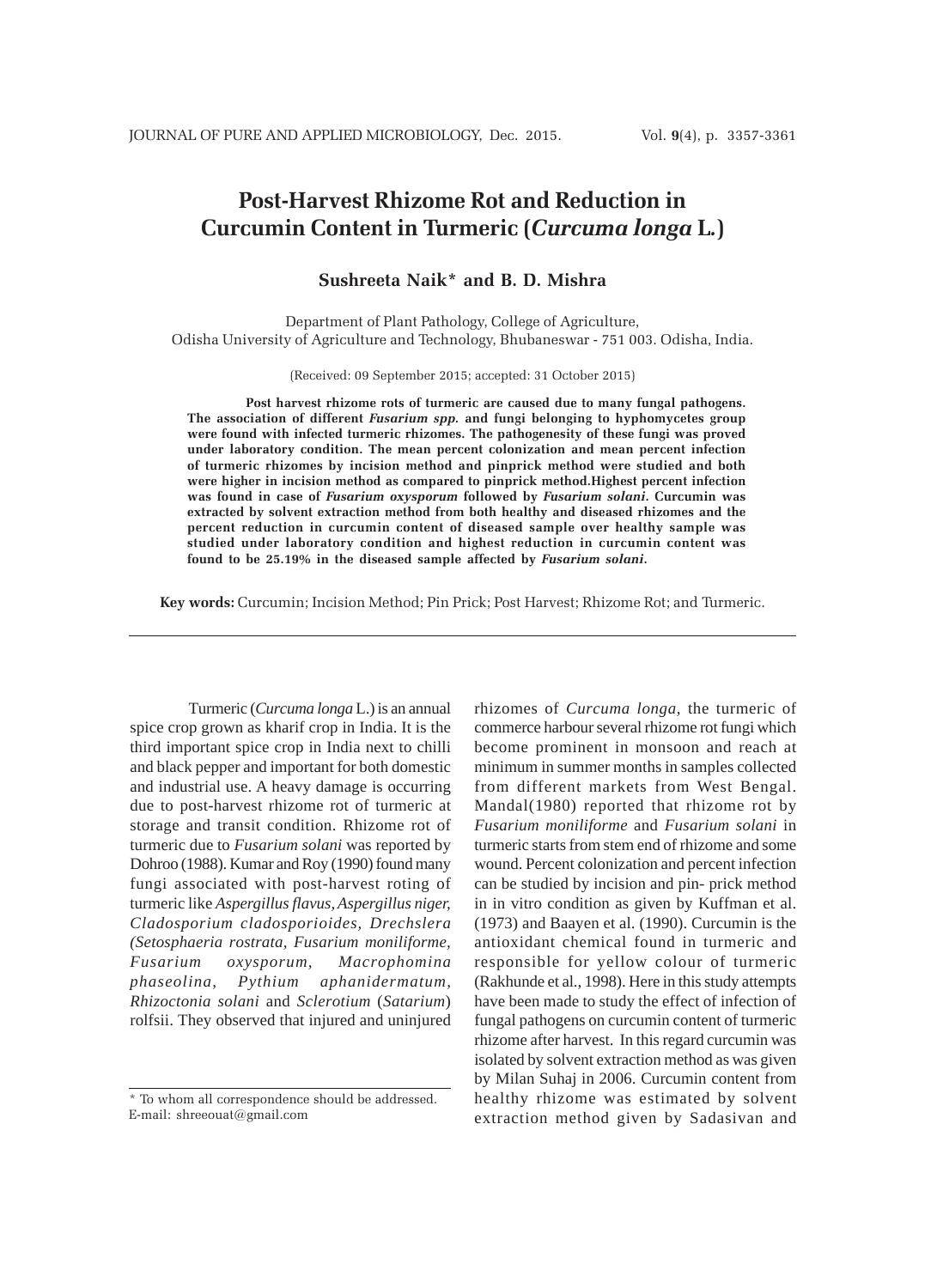Manickam (1992). Percent reduction in cucumin content was calculated for diseased sample and compaired with healthy sample and was found to be highest in case of *Fusarium solani*.

# **MATERIALS AND METHODS**

#### **Isolation of pathogens**

Sample of rotten rhizomes, asserted according to the visual symptoms, were fumigated in formalin chamber for 15 minutes, then the rotten rhizomes were transferred (4-5 pieces) to the PDAplates aseptically inside the culture room, which was previously disinfected by spraying HCHO and with UV light. The plates were incubated at room temperature for 5 days and the growths of the fungi were recorded on the 5<sup>th</sup> day of incubation. Further purification was done in PDA whenever necessary. **Pathogenecity Test**

Pathogenecity test was done by using healthy rhizome with the help of pin prick and incision method under aseptic condition.

Effect of different inoculation method on symptoms development by four fungi

# **Surface sterilization of healthy rhizomes**

The two methods such as incision method to study the infection by different fungi. Turmeric rhizomes were surface sterilized in 1% mercuric chloride for two minutes and subsequently washed thoroughly with four changes of sterile water arranged in different Petridishes. The surface sterilized rhizomes were emerged in sterile water for 10 minutes to soften the tissues.

## **Preparation of inoculation plates**

Ten cm diameter Petridishes were wrapped in paper and sterilized in hot air oven at 160°C for 2 hours. Blotter paper were cut at 12 cm dia and stacked together and sterilized at 60°C for 24 hours. The sterilized Petridishes were lined with the sterilized blotters. In incision method, a dip cut of about 5 mm was made on the side of the individual rhizome with the help of a flame sterilized spear head needle In case of pin prick method, sterilized rhizomes were pricked individually 3-4 times with the help of a flamed needle. Three numbers of sterilized rhizomes were placed on the blotting paper in each replication and for each fungus. Thirty two such Petridishes were prepared for inoculation of four fungi with four replications, of which 16 plates

were used for colonization study and 16 for infection study.

## **Inoculation**

Prior to inoculation all fungi were separately grown on PDA for 7 days. For inoculation, fungal mycelium was transferred from the actively grown edges of the colony and inoculated on the incision given on the rhizomes and on the pin pricked area. The plates were incubated at room temperature for 20 days. Observations on colonization were recorded on 1, 5, 10, 15 and 20 days after incubation at room tempe rature. Percent colonization was calculated by the formula:

 $\frac{\text{ca}}{\text{Total area in mm}^2}$  x100 % colonization =  $\frac{\text{Area } \text{colonized in } \text{mm}^2}{2}$ 

For studying percent infection of turmeric rhizomes, inoculated rhizomes were washed thoroughly after removing the mycelial growth carefully. The washed rhizomes were then dried in shed in the laboratory and the percent infection was calculated by the formula:

% infection = 
$$
\frac{\text{Area infected in mm}^2}{\text{Total area in mm}^2} \times 100
$$

#### **Extraction and Estimation of Curcumin**

The turmeric rhizome contains a variety of pigments. It is used as a natural dye in food industries, cosmetics and pharmaceutical products as an antimicrobial principle. The powder contains a large number of aromatic compounds; curcumin is the major compound responsible for the characteristic colour. In pure form, it is an orange yellow crystalline powder, soluble in alcohol and glacial acetic acid. Curcumin content is used as an index for the quality of the produce. Extraction of curcumin was done following the method given below (Sadasivam and Manickam, 1992).

| Curcumin content $=$ | $0.0025$ x A <sub><math>425</math></sub> x volume made up x |  |  |  |
|----------------------|-------------------------------------------------------------|--|--|--|
|                      | dilution factor x 100                                       |  |  |  |
|                      | 0.42 x                                                      |  |  |  |
|                      | weight of the sample $(g)$ x 1000                           |  |  |  |

Since  $0.42$  absorbance at  $425$  nm  $= 0.0025$ g curcumin. (Sadasivan and Manickam, 1992) **Experimental Results**

Effect of Different inoculation Methods on Symptom Development: Percent colonization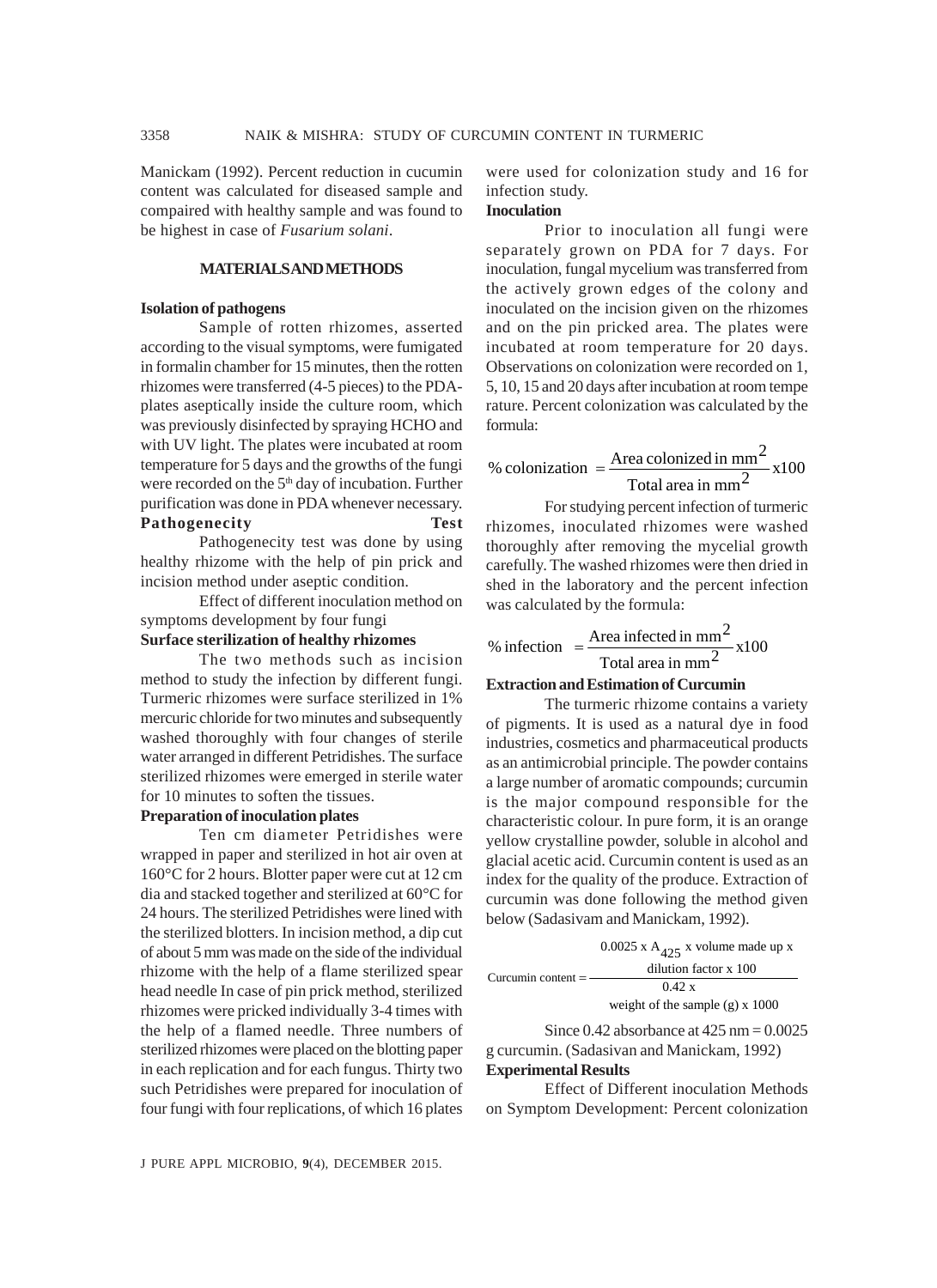of turmeric rhizome and % infection by *Fusarium oxysporum, F. solani, Fusarium sp*. and unidentified fungi was tested in 2 methods namely incision method (IM) and pin-prick method (pm). Observations were recorded in, day,  $5<sup>th</sup>$  day,  $10<sup>th</sup>$ day,  $15<sup>th</sup>$  day and  $20<sup>th</sup>$  day after inoculation. The results are presented in Table 1 and 2.

The data presented in Table 1 indicated that no evident growth of any inoculated fungi was noticed in 1 day after inoculation in either incision method or pin prick method. Scanty growth was observed in  $5<sup>th</sup>$  day after inoculation, maximum colonization being 3.57 by unidentified fungi in incision method and minimum being negligible growth, which was not measurable by *F.solani* in pin-prick method and by *Fusarium sp.* In both incisions as well as in pin prick method.

Considerable colonization of turmeric rhizome was observed on 10 day after inoculation. Colonization was as high as 22.29% by unidentified fungi in incision method and the minimum colonization was 5.94% by *Furasium sp.* in pin prick method of inoculation. Colonization was moderate (12.5% - 16.88%) by *Fusarium sp, F. solani* and *F.oxysporum* in incision method. On 15 day after inoculation, colonization of turmeric rhizome was still higher in comparision to colonization 10 day after inoculation. In incision method, the colonization varied from a maximum 39.23% by unidentified fungi to a minimum of 25.45% by *Fusarium sp.* In pin-prick method, colonization was maximum 24.67% by unidentified fungi to a minimum of 10.73% by unidentified fungi to a minimum of 10.73% by *Fusarium sp.* Colonization, in pin-prick method was 12.55% and 11.24% respectively by *F. oxysporum* and *F. solani*. Highest % colonization of turmeric rhizome was observed on 20 day after inoculation. On 20 days after inoculation, a maximum colonization of 100% was observed in incision method by unidentified fungi. This fungus was also able to colonize as high as 78.35% of turmeric rhizome in pin-prick method. *Fusarium oxysporum* colonize 67.24% in incision method and 29.48% in pin-prick method, compared to *F. solani* 65.52% in incision method and 27.64% in pin-prick method and by *Fusarium sp.*, 58.92% in incision method and 25.28% in pinprick method. Since the colonization was 100% by the unidentified fungi in incision method, the period of observation was restricted to 20 days. In general, the incision method was observed to be superior over the pin prick method in colonizing turmeric rhizomes over a period of time (Table 1).

Percent infection of turmeric rhizome by four fungi in incision method and pin prick method are presented in table 2. A perusal of data indicated that no infection was evident 1 day after inoculation. Scanty infection (1.25%) was recorded by *F. oxysporum* in incision method. *F. solani* and *Fusarium sp* recorded 1.1% and 0.75% infection in incision method only. No visual infection could be observed by *F. oxysporum, F. solani, Fusariuim sp.* and unidentified fungi in pin-prick method

On 10 days after inoculation, % infection was maximum 5.72% by *F. oxysporum* 5.05% by *F. solani*, 4.32% by *Fusarium sp.* and 2.75% by unidentified fungi in incision method. In pin-prick method, the infection was maximum 1.95% by *F. oxysporum*, 1.73% by *F. solani*, 1.30% by *Fusarium sp.* and 0.84% by unidentified fungi. On 15 days after inoculation, the infection was maximum 10.53% by *F. oxysporum* followed by 9.87% by *F. solani*, 9.33% by *Fusarium sp.* and 5.24% by unidentified fungi in incision method. In pin-prick method however, in infection was maximum 3.25% by *F. oxysporum*, followed by 2.95% by *F. solani*, 2.76% by *Fusarium sp.* and 1.89% by unidentified fungi.

On 20 days after inoculation, a maximum 15.66% infection was observed in rhizomes inoculated with *F. oxysporum* followed by 14.47% by *F. solani*, 13.75% by *Fusarium sp.* and 10.25% by unidentified fungi in incision method. In pinprick method, the infection was maximum 7.49% by *F. oxysporum*, 6.92% by *F. solani*, 6.40% by *Fusarium sp*. and 3.62% by unidentified fungi (Table 2). Percent colonization and percent infection by two fungi was faster in incision method than in pin-prick method. (Table 1 and 2) **Estimation of Curcumin Content**

Solvent extraction method (Sadasivam and Manickam, 1992) was employed to estimate the curcumin content in diseased and healthy rhizomes. For each sample, 100 mg of turmeric powder thoroughly mixed in 200 ml of absolute alcohol were taken in conical flask. Optical density was measured at 425 nm. The OD value, curcumin content (%) and percent reduction in curcumin content over healthy sample were estimated and presented in table no 4 and plate 6. From the data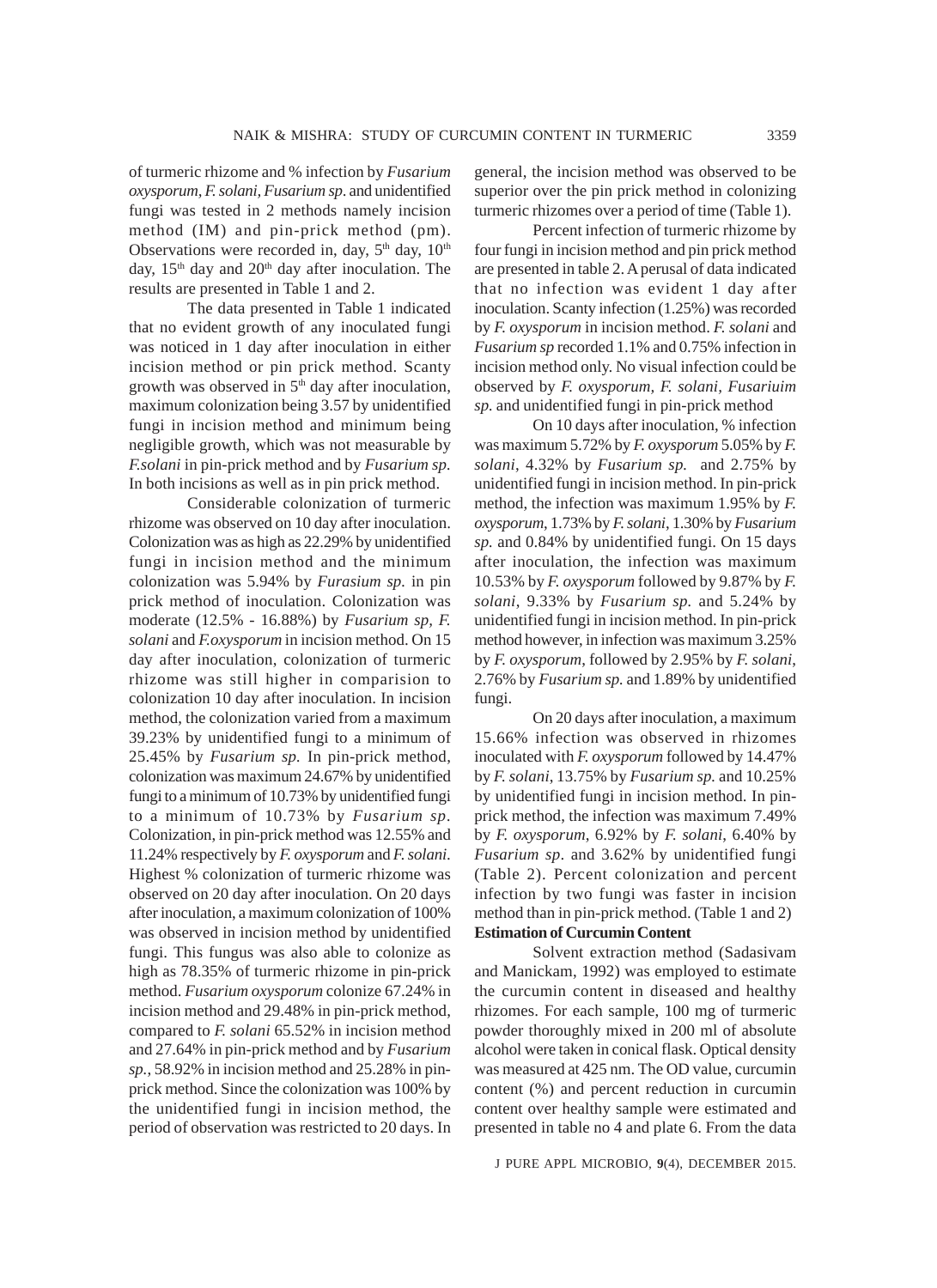presented in table 3, it was observed that curcumin content of turmeric rhizome was differently reduced due to infection by different fungi. Curcumin content was maximum 2.167% in healthy rhizomes followed by 1.955% in rhizomes with unidentified Hyphomycetes, 1.690% in rhizomes with *Fusarium oxysporum* and the least 1.621% in rhizomes with *Fusarium solani*.

From the data presented in table 3, it was observed that curcumin content of turmeric rhizome was differently reduced due to infection by different fungi. Curcumin content was maximum 2.167% in healthy rhizomes followed by 1.955% in rhizomes with unidentified Hyphomycetes, 1.690% in rhizomes with *Fusarium oxysporum* and the least 1.621% in rhizomes with *Fusarium solani*. The

**Table 1.** Mean % colonization of turmeric rhizome by 4 fungi in Incision method and pink prick method

| Fungi     |              | Method           | 1 day    | Mean % colonization of turmeric rhizomes<br>Days after inoculation (DAI)<br>15 days<br>10 days<br>5days<br>20 days |       |       |       |  |
|-----------|--------------|------------------|----------|--------------------------------------------------------------------------------------------------------------------|-------|-------|-------|--|
|           |              |                  |          |                                                                                                                    |       |       |       |  |
| Fusarium  |              | Incision method  | $\Omega$ | 2.78                                                                                                               | 16.88 | 31.46 | 67.24 |  |
| oxysporum |              | Pin-prick method | $\Omega$ | 1.25                                                                                                               | 7.76  | 12.55 | 29.48 |  |
| F. solani |              | Incision method  | $\Omega$ | 2.71                                                                                                               | 14.23 | 26.59 | 65.52 |  |
|           |              | Pin-prick method | 0        | $\ast$                                                                                                             | 6.15  | 11.24 | 27.64 |  |
|           | Fusarium sp. | Incision method  | $\Omega$ | $\ast$                                                                                                             | 12.05 | 25.45 | 58.92 |  |
|           |              | Pin prick method | $\Omega$ | *                                                                                                                  | 5.94  | 10.73 | 25.28 |  |
|           | Unidentified | Incision method  | $\Omega$ | 3.57                                                                                                               | 22.29 | 39.23 | 100   |  |
| Fungi     |              | Pin prick method | $\Omega$ | 1.82                                                                                                               | 10.82 | 24.67 | 78.35 |  |

\*Growth of the fungi was negligible

**Table 2.** Mean % infection of turmeric rhizome by four fungi in incision and pin prick method

| Fungi               | Method           | Mean % colonization of turmeric rhizomes<br>Days after inoculation (DAI) |        |         |         |         |
|---------------------|------------------|--------------------------------------------------------------------------|--------|---------|---------|---------|
|                     |                  | 1 day                                                                    | 5 days | 10 days | 15 days | 20 days |
| Fusarium            | Incision method  | $\Omega$                                                                 | 1.25   | 5.72    | 10.53   | 15.66   |
| oxysporum           | Pin-prick method | $\Omega$                                                                 | *      | 1.95    | 3.25    | 7.49    |
| <i>F.</i> solani    | Incision method  | $\Omega$                                                                 | 1.1    | 5.05    | 9.87    | 14.47   |
|                     | Pin-prick method | $\Omega$                                                                 | *      | 1.73    | 2.95    | 6.92    |
| <i>Fusarium</i> sp. | Incision method  | $\Omega$                                                                 | 0.75   | 4.32    | 9.33    | 13.75   |
|                     | Pin prick method | $\Omega$                                                                 | *      | 1.30    | 2.76    | 6.40    |
| Unidentified        | Incision method  | $\Omega$                                                                 | *      | 2.75    | 5.24    | 10.25   |
| Fungi               | Pin prick method | $\Omega$                                                                 | *      | 0.84    | 1.89    | 3.62    |

\*Growth of the fungi was negligible

**Table 3.** Estimation of curcumin content of turmeric rhizomes

| Sample<br>taken | Causal<br>pathogen  | OD<br>value | Curcumin<br>content $(\%)$ | % reduction in curcumin<br>Over healthy sample |
|-----------------|---------------------|-------------|----------------------------|------------------------------------------------|
| Healthy         | No pathogen         | 1.821       | 2.167                      | 0.00                                           |
| Diseased        | <i>F. oxysporum</i> | 1.420       | 1.690                      | 22.01                                          |
| Diseased        | F. solani           | 1.362       | 1.621                      | 25.19                                          |
| Diseased        | Unidentified        | 1.643       | 1.955                      | 18.16                                          |

J PURE APPL MICROBIO*,* **9**(4), DECEMBER 2015.